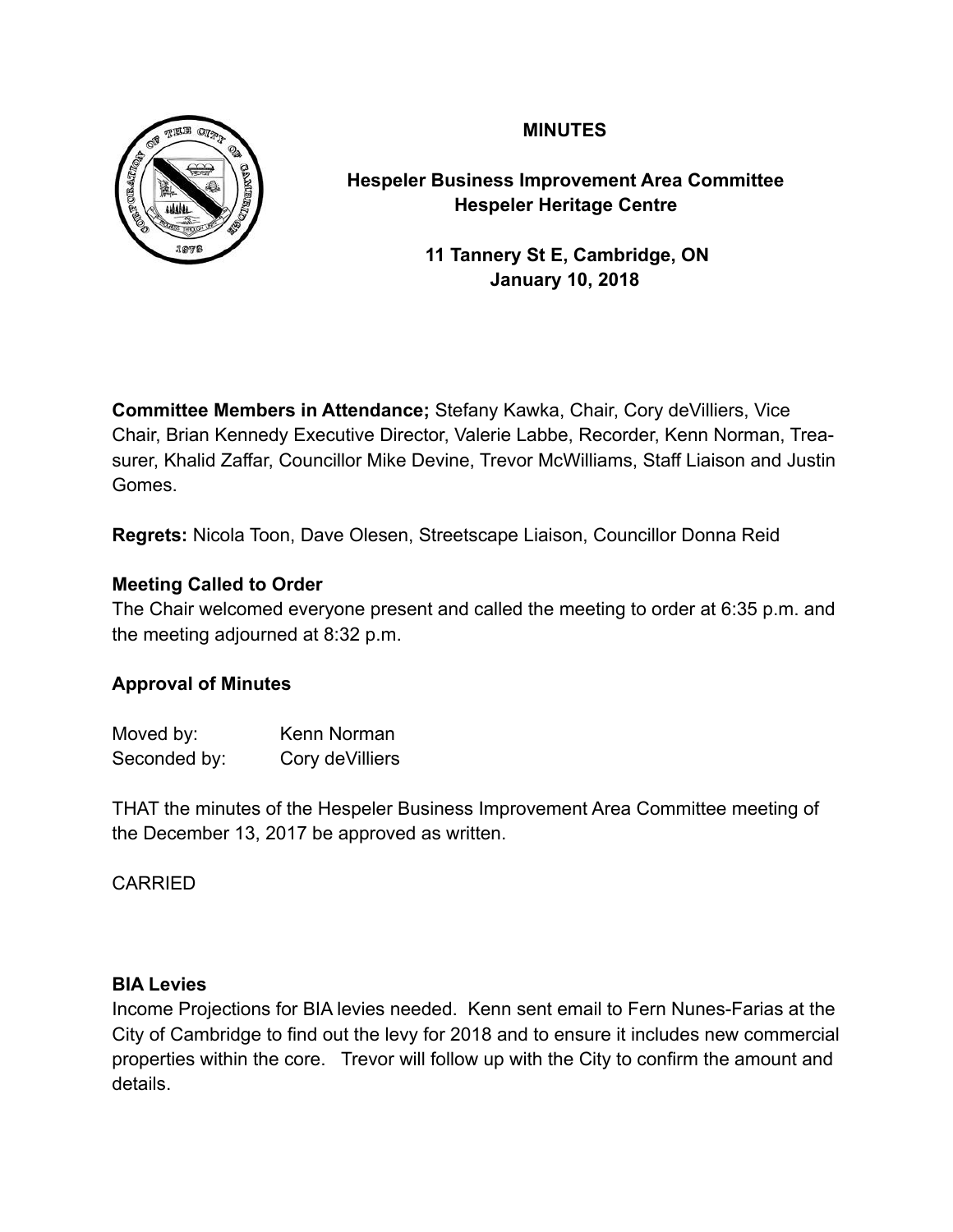### **Hespeler Village BIA Rebranding**

Brian presented a document on Hespeler Village rebranding with logos, font and social media guidelines. New logo suggested was the one used last year on banners thru collaboration with HIP Developments.

### **Social Media Update**

Brian and Justin provided an update on work they are completing with the website to update it Discussion around ensuring that the Hespeler historical beehive and shamrock are both highlighted on website and other social media where possible. Possibility of adding some history on the website around both the beehive and shamrock and their history. This could also include a link to the Company of Neighbours for more information. Brian will reach out on Facebook to gather some photos of Hespeler to add to the website ensuring that any photos used have copyright permission. Brian will also complete a review of social media guidelines to provide to BIA board.

#### **Explore Waterloo Region**

Package provided from Waterloo Region around advertising rates for 2018. Last year is was offered for free to the Hespeler BIA as a trial. This would provide promotion of our events throughout the region. Event guide included 5 of our events last year and a Hespeler BIA writeup. Additionally unlimited events can be promoted on their website as they come up throughout the year. The #explorewaterloo hashtag is also available for use. Councillor Devine reminded that they also have an annual meeting that we should try to ensure someone from the board attends.

| Moved by:    | Cory de Villiers              |
|--------------|-------------------------------|
| Seconded by: | <b>Councillor Mike Devine</b> |

THAT \$500 plus HST from surplus funds be used towards advertising with Explore Waterloo Region.

## CARRIED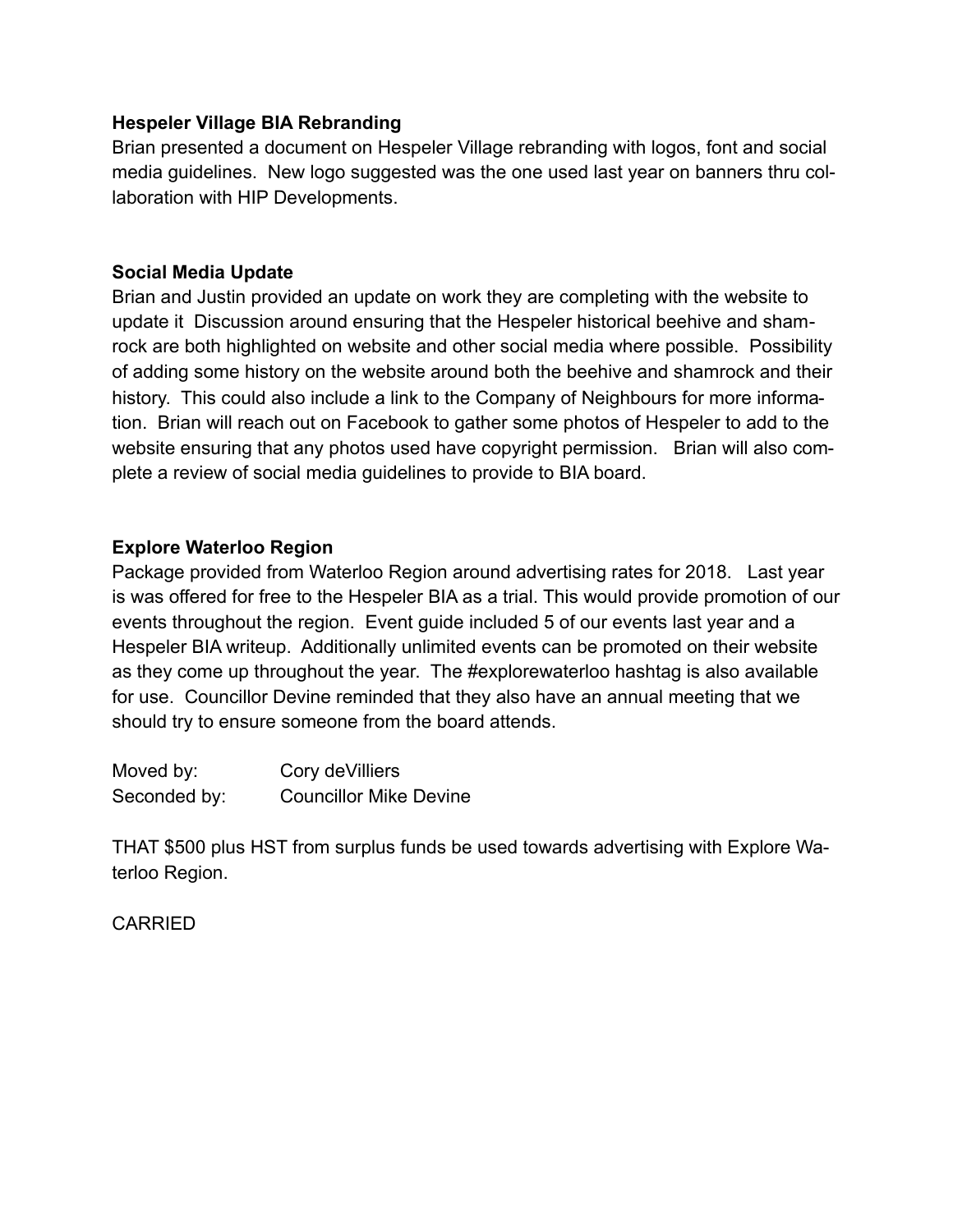### **Canadian Cancer Society**

Board was approached to see about possibility of being involved in a "painting the downtown yellow initiative" the Cancer Society is looking into. Brian will reach out to see if they would like to become a BIA Associate Member now as their office is located on Jamieson Parkway. Brian will also suggest that they attend a BIA meeting for a discussion and to share ideas. This request was also a reminder that guidelines should be established for future inquiries for other fundraisers. ex. Does it support downtown businesses, is it a well supported cause, etc. Brian will provide an update at a future meeting around these suggested guidelines.

### **Associate Membership**

Discussion around Associate Memberships for businesses in Hespeler but outside of the core area.

| Moved by:    | Cory de Villiers              |
|--------------|-------------------------------|
| Seconded by: | <b>Councillor Mike Devine</b> |

THAT Hespeler BIA Associate Membership fees be increased from \$50 to \$75 annually. Non-Profit organizations would continue at \$25 annually.

CARRIED

## **St. Patrick's Day**

Stefany and Brian have reached out to food establishments in the core to have a meet & greet. Would also like any update on what they are doing for St. Patrick's Day especially as it is on a Saturday this year so that we can promote events on social media. Brian and Stefany will work on a promotion of any events for that day. Fashion History Museum will also be re-opening that day so that can be shared on social media as well.

## **Falls Lighting**

Cory posted an update to Facebook page today around replacing the non-working light currently at Jacob's Landing and installing coloured flood lights for the Hespeler Dam Waterfall. Request for a commercial electrician to quote, supply and install. Justin has previously received two quotes that are under review. Email request was sent to Community Services. Trevor will provide contact info for CSD Manager for this area so they can be involved in any site visit and provide any other guidelines or feedback around this project. Tentative plan is to have this installed prior to March 17th if possible.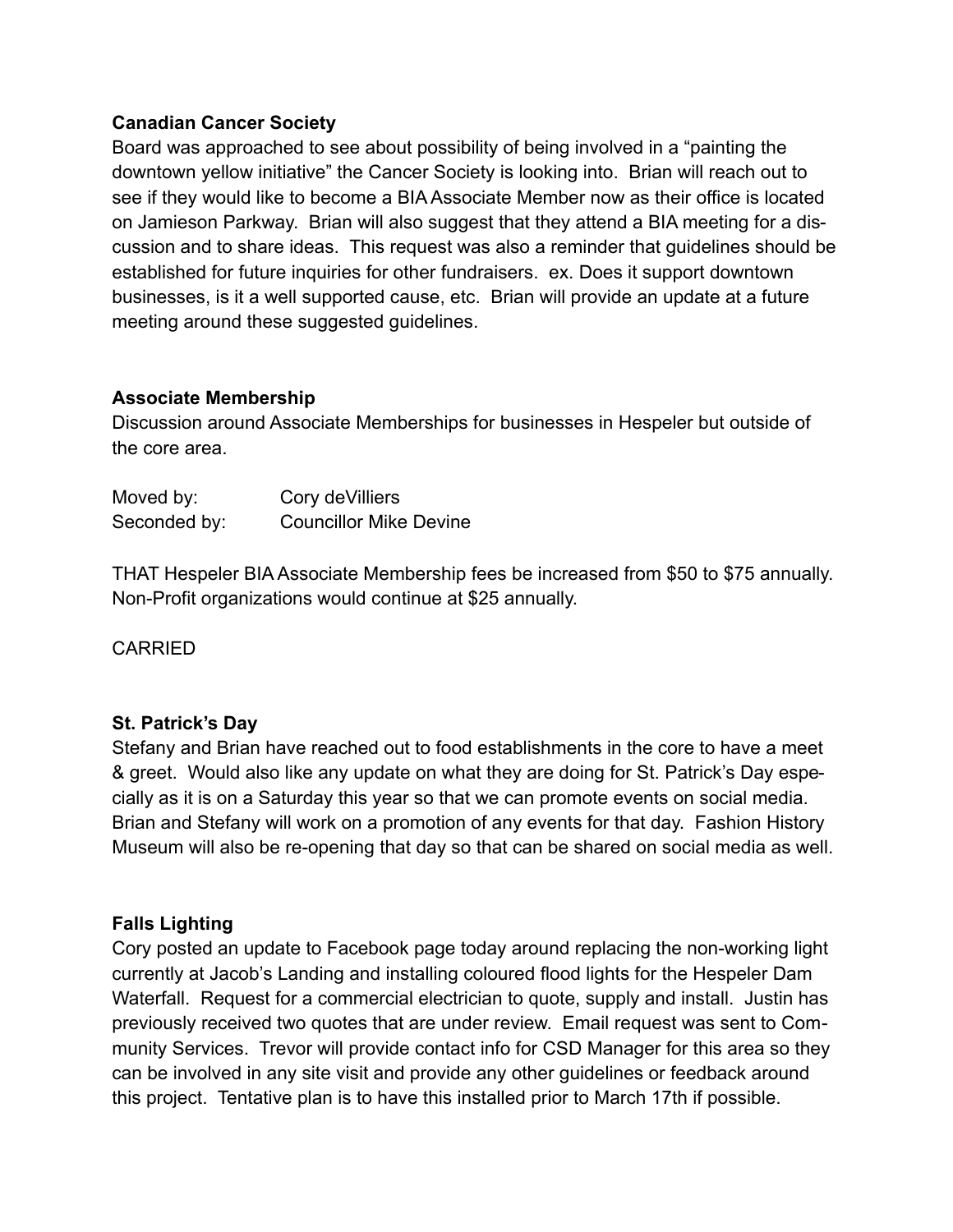#### **Regional Arts Funding**

Initiatives and funding has been provided to Waterloo Region for LRT. Cory raised questions around how we get included in Arts Funding to possibly include more art at the corner of Queen and Guelph Avenue and/or other areas within the core. Trevor advised that Leanne Bond is a good contact for public art and should be able to provide some information.

# **Music & Lights Event 2018**

Cory reached out to Lowe's in respect to donating or providing us with lights for next year's event. Lowe's are interested and asked that we provide a sponsorship package for their review. Brian will propose putting together the sponsorship package for them and will share this update at the next Music & Lights Committee meeting.

Further discussion around the fact that the Christmas lights are still on. Trevor reached out during the meeting and learned that Little Electric was delayed due to weather but will have the lights turned off this week.

## **Kayak and Canoe Rentals**

Stefany will write a proposal around kayak and canoe rentals as it would be nice to see a business open offerring this service over the summer.

## **City of Cambridge Snow Event Reminder**

Councillor Mike Devine reminded everyone that whenever the City declares a snow event that parking is not allowed on city streets but also not allowed on Queen where we currently have on-street parking within the core area. These areas need to be clear to allow city to complete the snow removal. Brian will post a reminder on Facebook and send out an email reminder to businesses.

#### **Next BIA Meeting**

Previously set for February 14th which is Valentine's Day. Agreement to move the next meeting to **Wednesday February 7, 2018.**